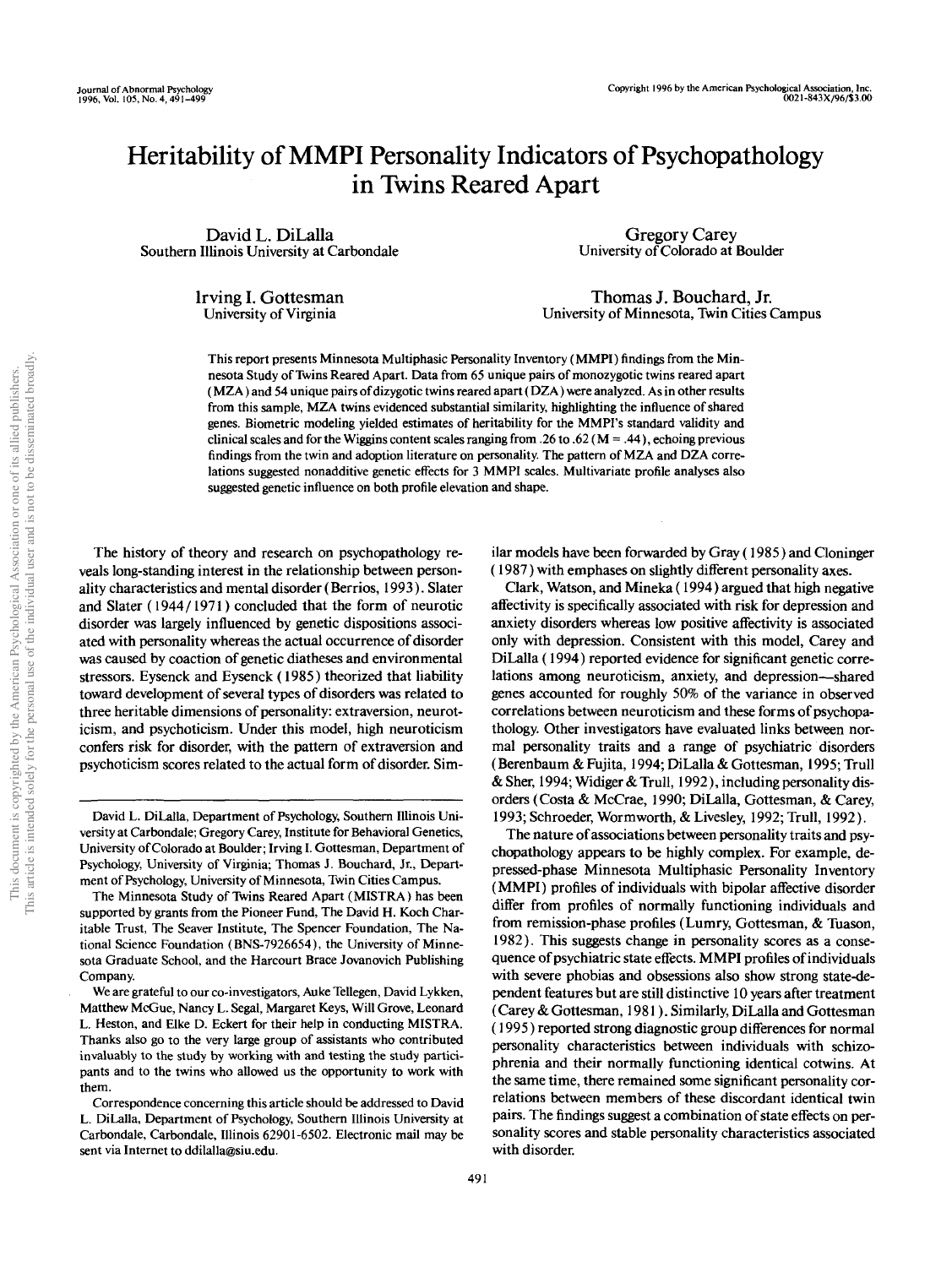Considerable research has been published on the genetics of personality (see e.g., Bouchard, 1994; Heath, Cloninger, & Martin, 1994; Loehlin, 1992; McGue, Bacon, & Lykken, 1993; Tellegen et al., 1988), almost all of which is consistent with the hypothesis of moderate genetic influence (generally accounting for 40-60% of the variance) on personality traits and little or no influence of shared environmental effects. However, the assumptions required in twin studies of personality are not always as clearly met as those required for psychopathology. For example, a critical assumption of the twin method is that identical twins do not imitate each other more than fraternal twins. Although it may be reasonable to assume that one twin would not deliberately imitate an identical twin's psychosis, it is more difficult to assume that one twin might not imitate patterns of cotwin behavior that lead to greater sociability when both are reared together in an average family for the first 18 years of life. Such effects could induce monozygotic (MZ) cotwin similarity that would inflate estimates of heritability under the traditional twin model.

Consequently, the study of adoptees is important. The results of major adoption studies of adolescent (Scarr, Weber, Weinberg, & Wittig, 1981) and adult personality (Loehlin, Horn, & Willerman, 1990) are generally consistent with the results of twin studies, indicating moderate heritability for broad personality dispositions with little influence from shared family environmental factors. Here, we report a study of the genetics of personality correlates of psychopathology with an unusual and important sample of adoptees—monozygotic and dizygotic twins reared apart (MZA and DZA, respectively) since infancy. Among four previous samples of MZA twins (Langenvainio, Kaprio, Koskenvuo, & Lonnqvist, 1984; Newman, Freeman, & Holzinger, 1937; Pedersen, Plomin, McClearn, & Friberg, 1988; Shields, 1962), each demonstrated significant heritability for neuroticism.

Analyses of normal personality characteristics previously have been reported for the sample to be analyzed here (Bouchard, 1994; Bouchard & McGue, 1990; Tellegen et al., 1988; Waller, Kojetin, Bouchard, Lykken, & Tellegen, 1990). Consistent with the literature on twins reared together, these studies reported heritability coefficients ranging from .4 to .6 for broad normal personality traits, with few nonshared environmental effects and some evidence of nonadditive (epistatic) genetic influences.

The present study extends these findings by demonstrating heritability for a range of personality correlates of psychopathology never examined in the previous studies of twins reared apart. The analyses focus on the personality inventory most often used in both clinical and research settings on psychopathology, the MMPI (Hathaway & McKinley, 1983).

#### Method

#### *Participants*

ascertained in a number of ways. First, media accounts of the study led a number of twins or their family members to contact the project. Twins ascertained in this way came from several different countries, although the majority were American. Second, a social worker in England specializing in tracing biological relatives separated by adoption referred a number of twins from the British Isles and present or former British commonwealth countries. Other professionals who became aware of reared-apart twins also referred twins to the project.

After being ascertained and giving informed consent to participate in the study, both twins spent a week at the University of Minnesota undergoing extensive medical, dental, and psychological evaluations. Determination of zygosity was based on analysis of four serum proteins, six red blood cell enzymes, eight blood group systems, and a variety of physical similarity measures. The probability of misdiagnosis of zygosity was less than .001 (Lykken, 1978).

For the present study, data were analyzed from 111 twin pairs and 4 sets of triplets (2 MZ sets and 2 sets with an MZ pair and a DZ member) in which each sibling had completed the MMPI. Sixty-one of the twin pairs were MZ twins; the addition of the MZ individuals from the 4 triplet pairs yielded a total of 65 unique identical sibships (41 female pairs and 24 male pairs) from 132 individuals. Thirty-eight pairs were same-sex dizygotic (DZSS) twins (26 female pairs and 12 male pairs), and 12 pairs were opposite-sex dizygotic twins (DZOS). Four more DZOS pairs were added to the sample by pairing the DZ member from each of the two nonidentical triplet sets with the first MZ member of the set, and then with the second MZ member of the set. This resulted in a total of 54 DZ sibships (38 DZSS pairs and 16 DZOS pairs).<sup>2</sup> The bias introduced by treating the 2 DZ triplets as 4 independent pairs is extremely small: The difference between the standard errors of ztransformed correlations for the 50-sibship case and the 54-sibship case was .004. The inclusion of opposite-sex twin pairs is consistent with other published work on personality from the MISTRA project. However, to assess possible bias introduced by including DZOS pairs, we also carried out the biometric analyses with such pairs removed. See Table 1 for descriptive information about the sample.

#### *Measures*

The MMPI was administered independently to each twin. The responses were computer scored for the MMPI's 3 validity scales, 10 standard clinical scales, and the Wiggins content scales. Because heritability of the  $K$  (Correction) scale confounds interpretation of heritability for  $K$ -corrected clinical scales, non- $K$ -corrected scores were used in this report, with the exception of the mean samplewide MMPI profile presented in Figure 1. The Wiggins content scales have demonstrated content validity and no item overlap and cover a wide range of thoughts, experiences, and behaviors associated with psychopathology (see Greene, 1991, and Wiggins, 1966, for description). These scales are quite similar to the content scales in the revised MMPI (MMPI-2; Butcher, 1990) and also have been used in studies of twins reared together (Goldsmith & Gottesman, 1977).

The participants in this study were twin pairs from the Minnesota Study of Twins Reared Apart (MISTRA) who were aged 18 years or older and were tested by August 1995. Compared with previous studies of twins reared apart, the MISTRA series has the lowest age of separation and the latest age of reunion (see Table 1).<sup>1</sup> For several twin pairs, reunion occurred during their participation in the study. Twins were

<sup>&</sup>lt;sup>1</sup> The standard deviations and ranges in Table 1 highlight the apparent presence of outliers with respect to time apart before reunion and total contact time. One MZA pair had been in contact for almost 20 years longer than the DZA pair with the most contact time, and one MZA pair was reunited approximately 16 years earlier than was the soonest reunited DZA pair.

<sup>&</sup>lt;sup>2</sup> Previous reports on the MISTRA project have used slightly different sample sizes based on data available for specific analyses. Bouchard (1994) reported on 59 MZA pairs and 47 DZA pairs; Bouchard and McGue (1990) reported on 45 MZA pairs and 26 DZA pairs; Tellegen et al. (1988) reported on 44 MZA pairs and 27 DZA pairs; and Waller et al. (1990) reported on 53 MZA pairs and 31 DZA pairs.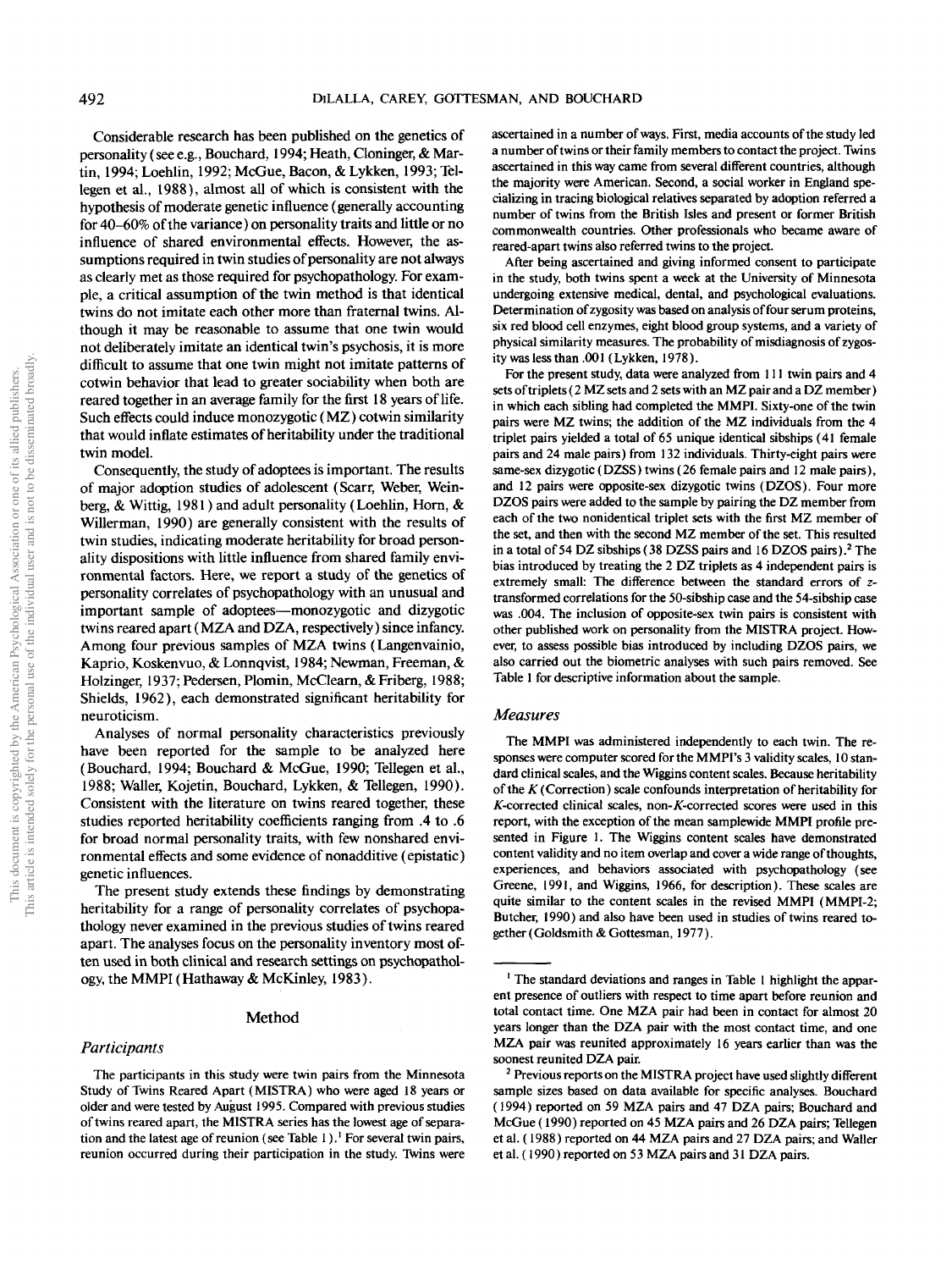|                                 | <b>MZA</b> twins |      |               | DZA twins |           |              |
|---------------------------------|------------------|------|---------------|-----------|-----------|--------------|
| Variable                        | $\boldsymbol{M}$ | SD   | Range         | M         | <b>SD</b> | Range        |
| Age                             | 40.4             | 12.6 | $18 - 68$     | 45.1      | 13.5      | $22 - 77$    |
| Time together before separation | 0.4              | 0.7  | $0 - 4$       | 0.9       | 1.2       | $0.01 - 4.5$ |
| Time apart to first reunion     | 31.1             | 15.5 | $0.5 - 65.3$  | 41.6      | 13.7      | $17 - 75.2$  |
| Total contact time              | 1.95             | 3.95 | $0.02 - 23.7$ | 0.96      | 1.2.      | $0.02 - 4.5$ |

*Means, Standard Deviations, and Ranges (in Years) for Age and Three Measures of Contact Time for MZA and DZA Twins*

*Note.* For monozygotic twins reared apart (MZA),  $n = 132$  individuals; for dizygotic twins reared apart  $(DZA)$ ,  $n=106$  individuals.

#### *Age and Sex Correction Procedures*

Because age and sex effects can bias twin analyses, we corrected MMPI raw scale scores for the linear effects of sex and age and the quadratic effect of age (age<sup>2</sup>) using the procedure described by McGue and Bouchard (1984). We computed intraclass correlations from the corrected MMPI scores using the method of Snedecor and Cochran (1980) to derive unbiased estimates of the variance components for an unbalanced analysis of variance (ANOVA). We evaluated potential age differences in the magnitude of heritability estimates by fitting a model in which heritability was dependent on the age of the twin pair. The sample is too small to permit analyses of sex differences in heritability of MMPI scales. For example, the correlation for male and female MZA twins must differ by almost .50 to reach statistical significance.

#### *Biometric Analyses*

Although intraclass correlations are presented for descriptive purposes, the statistical models analyzed mean squares for MZA and DZA twins. When MZ and DZ variances differ, the intraclass correlations may be misleading as rough indicators of heritability. A standard biometric model was fit to the mean squares. The model was a simple additive genetic one that assumed no genetic dominance or interactions



*Figure 1.* Mean K-corrected Minnesota Multiphasic Personality Inventory (MMPI) profile for monozygotic and dizygotic twins reared apart. *T* scores are computed from contemporary MMPI norms (Colligan, Osborne, Swenson, & Ofibrd, 1983). *(L* = Lie; *F =* Frequency; *K =* Correction; *Hs -* Hypochondriasis; *D =* Depression; *Hy =* Hysteria; *Pd=* Psychopathic Deviate; *Aff=* Masculinity-Femininity; *Pa =* Paranoia; *Pt* = Psychasthenia; *Sc =* Schizophrenia: *Ma =* Hypomania; *Si =* Social Introversion.)

between genetic loci and no assortative mating for MMP1 scales. The full model fit two parameters,  $V_g$  (genetic variance, or heritability) and *Vv* (unique environmental variance). *V<sup>s</sup>* (common environmental variance) was arbitrarily set to zero to reflect reared-apart status. The two parameters were estimated from four mean squares, yielding a chisquare with 2 degrees of freedom as an overall test of the goodness of fit of the model. Comparison of the full model with a nested model that arbitrarily set  $V_{\epsilon}$  equal to zero allowed for a chi-square with one degree of freedom as a test of the significance of the heritability estimate.

If the full model fails to fit the data fora given scale, but the test of the heritability parameter indicates significant (nonzero) heritability, this may be the result of nonadditive genetic variance when the DZA correlation is substantially lower than the expectation of one half of the MZA correlation. Alternatively, selective placement or subculture rearing differences may be factors when twice the DZA correlation is substantially higher than the MZA correlation. Biometric models were evaluated with the Davidon-Fletcher-Powell minimizer program (Carey, 1990). The approach to biometric modeling used here is described in detail by Eaves, Eysenck, and Martin (1989). The model fitting answers three questions: (a) Are the data from the MZA pairs consistent with those of DZA pairs according to the model? (b) Can the hypothesis of no genetic effects be rejected? and (c) What is the extent of the genetic effects on the traits?

#### Results

Table 2 summarizes non-age-corrected MMPI means and standard deviations subdivided by sex and zygosity. These statistics are based on non-K-corrected T scores derived from contemporary MMPI norms (Colligan & Offord, 1988; Colligan, Osborne, Swenson, & Offord, 1983). Multivariate analysis of variance (MANOVA) indicated an overall effect for sex on MMPI clinical scale scores, F(13, 218) = 2.2, *p <* .01. Men scored higher than women on Masculinity-Femininity (effect size,  $d = .38$ ) and lower than women on the Lie scale  $(d = .42)$ , but these effects were of moderate magnitude. There was no effect for zygosity on MMPI clinical scale scores, *F(* 13, 220) = 0.84, *ns.* A A-corrected samplewide mean MMPI profile is presented in Figure 1. The clinical scale means are well within normal limits, but the range of individual differences is highlighted by the fact that 18% of the participants had two or more clinical scales above a *T* score of 70. For the Wiggins scales, there was no overall group effect for zygosity,  $F(13,218) = 1.3$ , *ns.* There was an overall effect for sex,  $F(13, 218) = 2.0$ ,  $p <$ .05, with men having a higher average *T* score than women on the Feminine Interests scale *(d =* .5).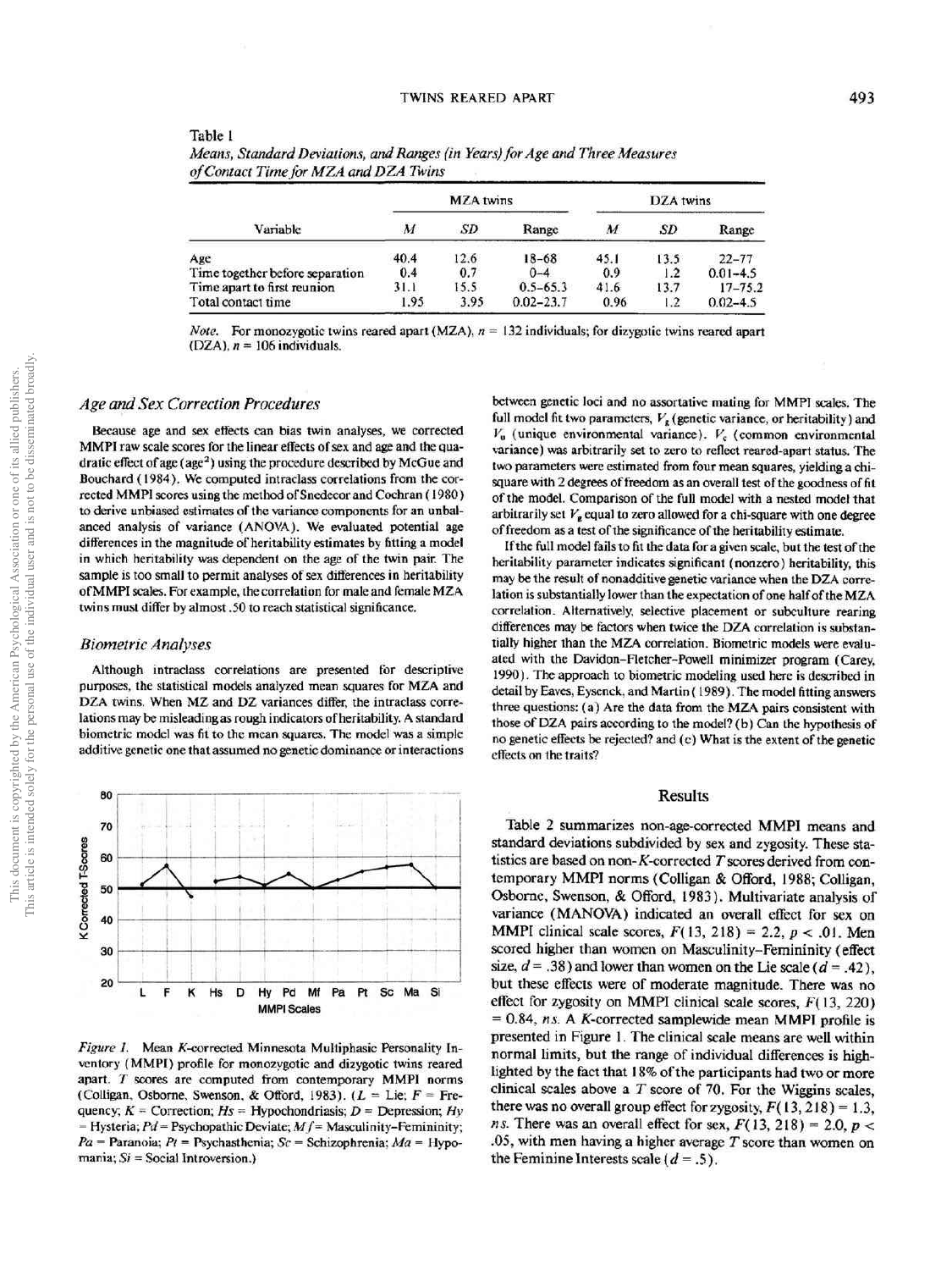Table 2

|                |                         | Male |                  |                        |                  | Female    |                  |           |  |  |
|----------------|-------------------------|------|------------------|------------------------|------------------|-----------|------------------|-----------|--|--|
|                | <b>MZ</b><br>$(n = 50)$ |      | DZ<br>$(n = 38)$ |                        | MZ<br>$(n = 82)$ |           | DZ<br>$(n = 64)$ |           |  |  |
| Scale          | M                       | SD   | M                | <b>SD</b>              | $\boldsymbol{M}$ | <b>SD</b> | $\boldsymbol{M}$ | <b>SD</b> |  |  |
|                |                         |      |                  | Clinical scales        |                  |           |                  |           |  |  |
| L              | 46.8                    | 8.3  | 50.7             | 7.2                    | 54.1             | 10.7      | 52.1             | 10.5      |  |  |
| F              | 56.6                    | 10.1 | 57.7             | 8.3                    | 56.8             | 10.7      | 58.6             | 8.6       |  |  |
| K              | 46.3                    | 9.3  | 46.9             | 10.3                   | 50.5             | 9.6       | 45.1             | 10.4      |  |  |
| Hs             | 51.0                    | 11.2 | 55.2             | 10.4                   | 54.1             | 9.2       | 54.3             | 8.0       |  |  |
| D              | 51.1                    | 11.3 | 55.9             | 10.5                   | 53.8             | 10.9      | 54.5             | 10.4      |  |  |
| Hy             | 48.9                    | 10.9 | 51.2             | 9.6                    | 53.3             | 12.1      | 49.9             | 10.1      |  |  |
| P <sub>d</sub> | 57.4                    | 8.9  | 53.9             | 12.4                   | 54.2             | 11.5      | 56.2             | 11.2      |  |  |
| Mf             | 53.6                    | 12.3 | 52.8             | 12.0                   | 48.8             | 8.1       | 49.7             | 9.3       |  |  |
| Pa             | 51.4                    | 12.0 | 54.9             | 9.0                    | 52.3             | 11.0      | 53.0             | 11.5      |  |  |
| Pt             | 55.2                    | 10.0 | 55.9             | 12.8                   | 53.3             | 10.5      | 57.1             | 9.9       |  |  |
| Sc             | 56.3                    | 10.7 | 56.0             | 9.0                    | 55.3             | 10.7      | 58.7             | 9.9       |  |  |
| Ma             | 58.6                    | 11.9 | 54.8             | 10.7                   | 56.5             | 11.3      | 59.2             | 11.0      |  |  |
| Si             | 49.3                    | 9.2  | 52.3             | 10.4                   | 49.8             | 10.4      | 52.6             | 11.2      |  |  |
|                |                         |      |                  | Wiggins content scales |                  |           |                  |           |  |  |
| Soc            | 47.3                    | 9.3  | 51.2             | 9.8                    | 48.0             | 10.0      | 51.4             | 10.3      |  |  |
| Dep            | 55.1                    | 13.0 | 57.8             | 14.1                   | 52.4             | 11.5      | 56.6             | 12.2      |  |  |
| Fem            | 54.0                    | 12.6 | 52.6             | 11.2                   | 48.6             | 11.2      | 47.6             | 9.4       |  |  |
| Mor            | 52.5                    | 8.8  | 53.4             | 11.4                   | 48.9             | 8.9       | 53.2             | 9.6       |  |  |
| Rel            | 42.4                    | 10.2 | 46.4             | 10.2                   | 44.1             | 11.6      | 40.4             | 12.6      |  |  |
| Aut            | 57.0                    | 10.9 | 54.1             | 10.4                   | 52.2             | 10.7      | 54.1             | 12.1      |  |  |
| Psv            | 57.2                    | 13.6 | 54.0             | 12.7                   | 53.2             | 11.8      | 56.1             | 11.0      |  |  |
| Org            | 52.5                    | 13.6 | 55.8             | 12.7                   | 54.8             | 12.6      | 55.1             | 10.1      |  |  |
| Fam            | 57.8                    | 13.5 | 57.5             | 13.8                   | 53.9             | 14.3      | 59.2             | 13.3      |  |  |
| Hos            | 55.3                    | 11.0 | 51.2             | 9.3                    | 49.6             | 10.1      | 54.7             | 9.8       |  |  |
| Pho            | 49.3                    | 10.3 | 48.7             | 9.6                    | 49.3             | 8.6       | 50.6             | 9.6       |  |  |
| Hyp            | 56.4                    | 11.8 | 54.6             | 12.4                   | 54.3             | 12.1      | 57.0             | 12.2      |  |  |
| Hea            | 50.4                    | 9.6  | 53.6             | 12.1                   | 52.0             | 10.4      | 51.7             | 8.1       |  |  |

*Mean T Scores for MMPI Clinical Scales (Without K Correction) and Wiggins Content Scales for Twins Reared Apart*

*Note. T* scores derived from contemporary Minnesota Multiphasic Personality Inventory (MMPI) norms (Colligan & Offord, 1988; Colligan et al., 1983). MZ = monozygotic; DZ = dizygotic. MMPI scales: *L =* Lie;  $F =$  Frequency;  $K =$  Correction;  $Hs =$  Hypochondriasis;  $D =$  Depression;  $Hy =$  Hysteria;  $Pd =$  Psychopathic Deviate; *Mf=* Masculinity-Femininity; *Pa =* Paranoia; *Pt =* Psychasthenia; *Sc =* Schizophrenia; *Ma* = Hypomania; *Si =* Social Introversion. Wiggins content scales: *Soc =* Social Maladjustment; *Dep* = Depression; *Fern =* Feminine Interests; *Mor* = Poor Morale; *Rel* = Religious Fundamentalism; *Aut* = Authority Conflict; *Psy =* Psychoticism; *Org =* Organic Symptoms; *Fam =* Family Problems; *Has* = Manifest Hostility; *Pho =* Phobias; *Hyp* = Hypomania; *Hea* = Poor Health.

The first two columns of Table 3 present intraclass correlations for the MMPI clinical scales. The intraclass correlation for MZA twins is a direct estimate of the broad heritability for each MMPI scale; the heritability estimate from the modeling procedure  $(V_{\rm g})$  incorporates all of the information from MZA and DZA pairs in our sample.

Degree of DZA resemblance was more variable than MZA similarity. Two factors may account for this. First, the number of DZA pairs is smaller than the number of MZA pairs. Second, the expected value of the DZA correlations is itself low. In a purely additive model, the expected value of the DZA correlation is half the MZA correlation. The expected value is even lower when nonadditive genetic effects are present (Lykken, McGue, Tellegen, & Bouchard, 1992). On both accounts small sample size and smaller expected value—the DZA correlations will suffer more from sampling error than the MZA correlations.

The remainder of Table 3 presents parameter estimates and chi-square goodness-of-fit tests for the MMPI clinical scales. Do the results of the MZA and DZA samples agree according to a simple genetic model? If not, the fit of the full model will be poor, as indexed by a significant chi-square. All 13 clinical scales fit the additive genetic model well, although the *F* (Frequency) scale had a marginal fit. Within this context, the lower-than-expected DZA correlation for the *F* scale suggests the potential influence of nonadditive genetic factors.

For each of the 13 validity and clinical scales, setting the heritability parameter to zero resulted in a significant worsening of the fit of the model, reflecting significant (nonzero) heritability. The heritability estimates  $(V_g)$  in Table 3 provide the best indi-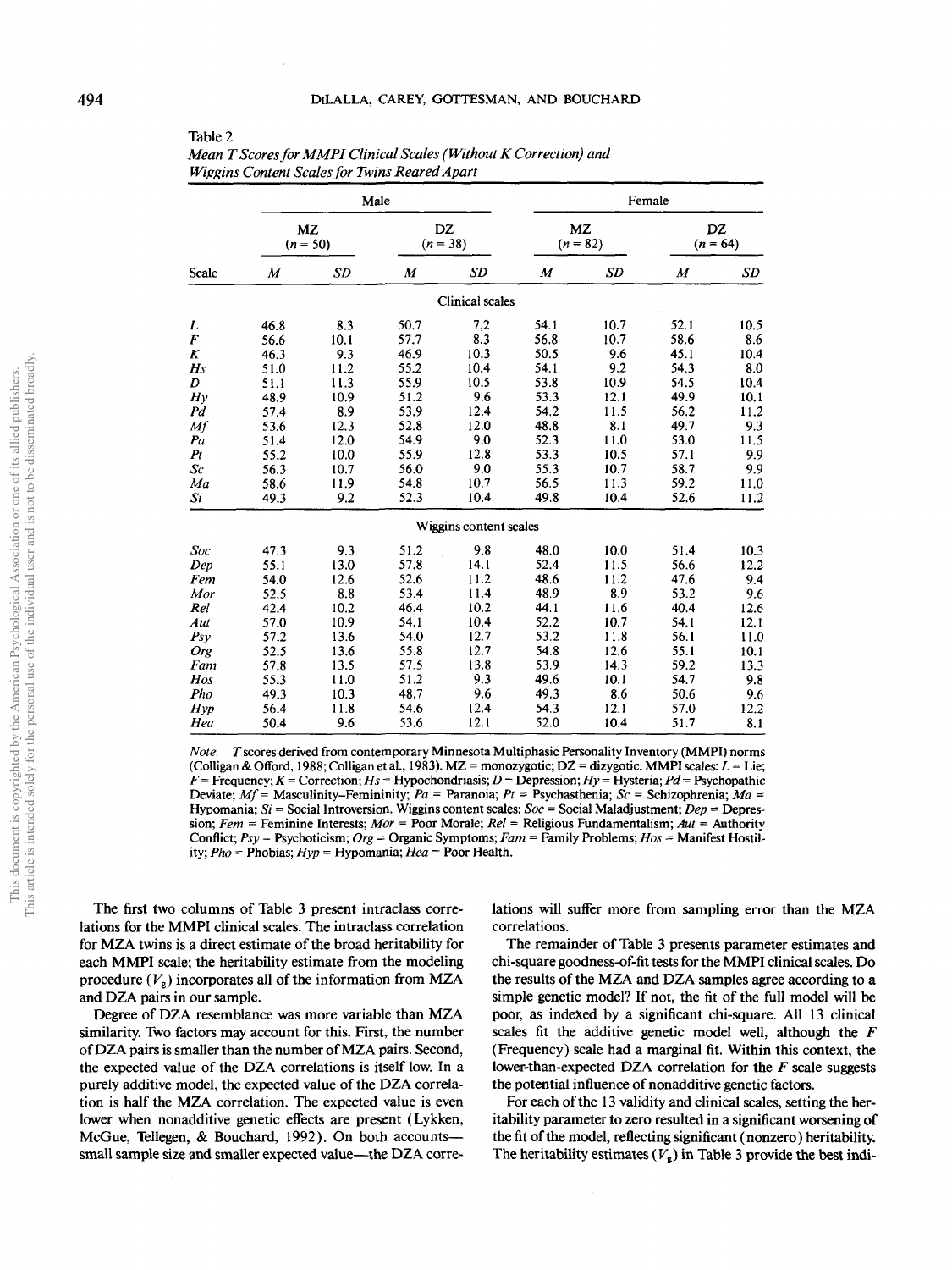cator of the extent to which variability in the clinical scales is influenced by genetic factors. As a result of small sample sizes, these estimates have large sampling errors. The heritability estimates ranged from .24 to .61 ( $M = .43$ ). These are generally consistent with heritability estimates reported for personality inventories in twins reared together (Carey & Rice, 1983; Gottesman, 1963; Gottesman& Goldsmith, 1994; Loehlin& Nichols, 1976).

Table 4 summarizes the intraclass correlations and results of biometric modeling for the Wiggins content scales. Evaluation of the full model indicates that the Religous Fundamentalism scale had a significantly poor fit and the Feminine Interests scale had a marginal fit. All other scales fit the additive genetic model adequately. As was the case for the clinical scales, all of the Wiggins scales had significant heritability as indexed by a significant worsening of model fit when the  $V_g$  parameter was set to zero. Heritability estimates ranged from .26 to .62 (*M =* .44). Again, these estimates are consistent with prior reports on heritability of personality traits. Given the poor or moderately weak fit to the full additive genetic model for the Religous Fundamentalism and Feminine Interests Scales, coupled with evidence of nonzero heritability, the lower than expected DZA correlation for each of these scales suggests the potential influence of nonadditive genetic effects.

To be consistent with previous analyses from this sample, and

#### Table 3

*Intraclass Correlations, Parameter Estimates, and Model Tests for Twins Reared Apart: MM PI Clinical Scales Without K Correction*

|                |            | Intraclass<br>correlation |                     |                     | Model tests $(\chi^2)$ |                   |
|----------------|------------|---------------------------|---------------------|---------------------|------------------------|-------------------|
| Scale          | <b>MZA</b> | <b>DZA</b>                | $V_{\rm g}^{\rm a}$ | $V_{\rm u}^{\rm b}$ | Full <sup>c</sup>      | Diff <sup>d</sup> |
| L              | .44        | $-.04$                    | .37                 | .63                 | 3.1                    | 11.2              |
| F              | .52        | $-.02$                    | .45                 | .55                 | 4.6                    | 19.0              |
| K              | .55        | .19                       | .55                 | .45                 | 1.4                    | 24.8              |
| Hs             | .37        | .13                       | .35                 | .65                 | 0.2                    | 10.5              |
| D              | .31        | .13                       | .31                 | .69                 | 0.6                    | 7.3               |
| Hv             | .29        | .13                       | .26                 | .74                 | 1.9                    | 6.7               |
| Pd             | .62        | .14                       | .61                 | .39                 | 2.7                    | 30.2              |
| Mf             | .40        | .04                       | .36                 | .64                 | 1.6                    | 10.2              |
| Pa             | .32        | .03                       | .28                 | .72                 | 1.2                    | 7.0               |
| P <sub>t</sub> | .60        | .14                       | .60                 | .40                 | 3.9                    | 27.4              |
| Sc             | .64        | .07                       | .61                 | .39                 | 3.6                    | 31.6              |
| Ma             | .56        | .23                       | .55                 | .45                 | 0.2                    | 27.5              |
| Si             | .30        | .22                       | .34                 | .66                 | 1.0                    | 8.6               |

*Note.*  $N = 65$  unique pairs of monozygotic twins reared apart (MZA) and 54 unique pairs of dizygotic twins reared apart (DZA). MMPI = Minnesota Multiphasic Personality Inventory; *L =* Lie; *F =* Frequency;  $K =$  Correction;  $Hs =$  Hypochondriasis;  $D =$  Depression;  $Hy =$  Hysteria; *Pd =* Psychopathic Deviate; *Mf =* Masculinity-Femininity; *Pa =* Paranoia; *Pt* = Psychasthenia; *Sc =* Schizophrenia; *Ma* = Hypomania; *Si =* Social Introversion.

<sup>a</sup> Genetic variance, or heritability. <sup>b</sup> Unique environmental variance. <sup>c</sup> Chi-square ( $df = 2$ ) for full model. All values are nonsignificant ( $p \ge$ .1), indicating an adequate fit of the model to the data. Note that this model fixed the parameter for shared environmental variance to zero to reflect rearing status. <sup>d</sup> Chi-square *(df=* 1) for difference between full model and reduced model with  $V_g = 0$ . All values are significant ( $p <$ .01), indicating significant (nonzero) heritability.

#### Table 4

*Intraclass Correlations, Parameter Estimates, and Model Tests for Twins Reared Apart: MMPI Wiggins Content Scales*

| Scale | Intraclass<br>correlation |            |                     |                     | Model tests $(\chi^2)$ |                |
|-------|---------------------------|------------|---------------------|---------------------|------------------------|----------------|
|       | MZA                       | <b>DZA</b> | $V_{\rm g}^{\rm a}$ | $V_{\rm u}^{\rm b}$ | Full <sup>c</sup>      | $\rm{Diff.}^d$ |
| Soc   | .23                       | .22        | .27                 | .73                 | 0.6                    | 5.8            |
| Dep   | .48                       | .03        | .44                 | .56                 | 3.0                    | 14.3           |
| Fem   | .43                       | $-.04$     | .36                 | .64                 | 4.1                    | 11.8           |
| Mor   | .36                       | .19        | .39                 | .61                 | 2.4                    | 14.1           |
| Rel   | .63                       | $-.12$     | .57                 | .43                 | 11.8                   | 22.1           |
| Aut   | .41                       | .19        | .42                 | .58                 | 0.4                    | 14.1           |
| Ps    | .65                       | .12        | .62                 | .38                 | 2.2                    | 34.7           |
| Org   | .48                       | .02        | .42                 | .58                 | 2.4                    | 15.2           |
| Fam   | .50                       | .32        | .50                 | .50                 | 1.0                    | 24.1           |
| Hos   | .42                       | .05        | .37                 | .63                 | 1.3                    | 12.0           |
| Pho   | .57                       | .34        | .59                 | .41                 | 0.3                    | 31.7           |
| Hyp   | .48                       | .06        | .45                 | .55                 | 2.5                    | 15.1           |
| Hea   | .30                       | .01        | .26                 | .74                 | 1.2                    | 5.7            |

*Note.*  $N = 65$  unique pairs of monozygotic twins reared apart (MZA) and 54 unique pairs of dizygotic twins reared apart (DZA). MMPI = Minnesota Multiphasic Personality Inventory; *Soc* = Social Maladjustment; *Dep =* Depression; *Fern =* Feminine Interests; *Mor* = Poor Morale; *Rel* = Religious Fundamentalism; *Aut =* Authority Conflict; *Psy -* Psychoticism; *Org* = Organic Symptoms; *Fam =* Family Problems; *Hos =* Manifest Hostility; *Pho* = Phobias; *Hyp* = Hypomania; *Hea* = Poor **Health** 

<sup>a</sup> Genetic variance, or heritability. <sup>b</sup> Unique environmental variance. <sup>c</sup> Chi-square ( $df = 2$ ) for full model. Value in boldface (*Rel*) is statistically significant *(p <* .01), indicating poor model fit. All other values are nonsignificant ( $p \ge 1$ ), indicating adequate model fit. Note that this model fixed the parameter for shared environmental variance to zero to reflect rearing status. <sup>d</sup> Chi-square *(df=* 1) for difference between full model and reduced model with  $V_g = 0$ . All values are significant ( $p <$ .05), indicating significant (nonzero) heritability.

because of the relatively small sample size, we included DZOS pairs in the analysis sample. As a follow-up analysis, we removed the DZOS pairs and reran our statistical models.<sup>3</sup> For the validity scale and clinical scale analyses, three scales *(F,* Hysteria, and Hypochondriasis) fit the full additive genetic model poorly *(p <* .05). However, it was not possible to set the heritability parameter to zero for any scale; doing so resulted in a significant worsening of model fit. As above, this suggests the possibility of nonadditive genetic influences on these scales. A nonsignificant trend for DZOS correlations on the MMPI to be higher than DZSS correlations may have influenced the fit of the full model; however, small sample sizes precluded meaningful statistical comparison between DZOS and DZSS twin pairs. Heritability estimates for the reduced sample differed by an average of .02 (range  $= 0$  to .07). Absolute differences between intraclass correlations for DZSS pairs and the full DZA sample averaged .07 (range =  $0$  to .25). For the Wiggins scales, four scales (Feminine Interests, Religous Fundamentalism, Organic Symptoms, and Poor Health) fit the full model poorly. As for the clinical scales, however, setting the heritability parameter estimate to zero resulted in a significant worsening of model fit.

<sup>&</sup>lt;sup>3</sup> Details of these analyses are available from the authors on request.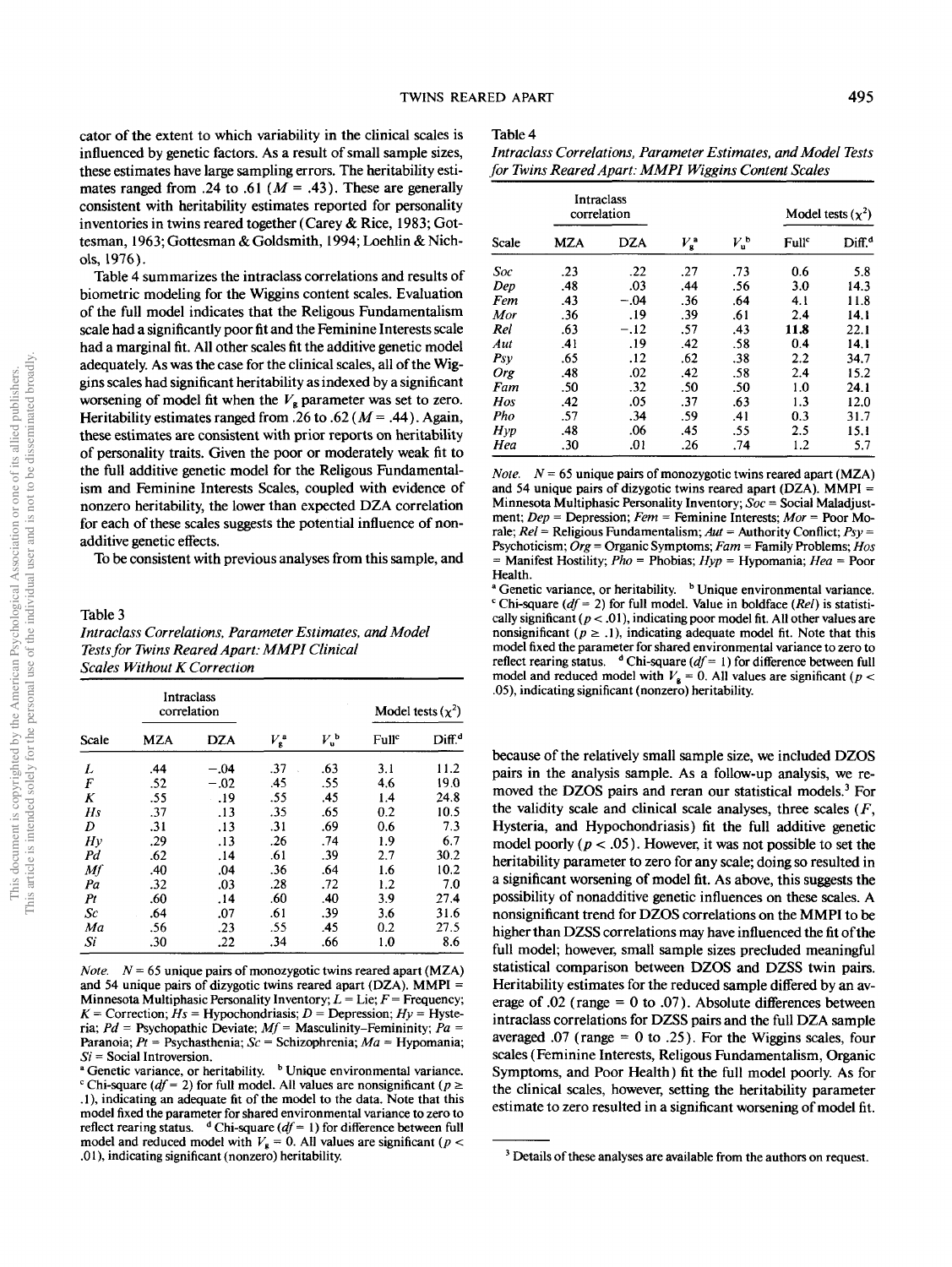Heritability estimates for the reduced sample differed from the full sample by an average of  $.03$  (range = 0 to  $.06$ ), and intraclass correlations for DZSS pairs differed absolutely from the full DZA sample by an average of. 11 (range = .02 to .28).

# *Analysis of Age Effects on Heritability*

Although we corrected MMPI scores for the effects of age, age<sup>2</sup>, and sex, it is possible given the wide age range in the sample that this does not satisfactorily control for possible age-related changes in heritability. We conducted a follow-up analysis to address this question (see Footnote 3). Using scores corrected for age, age<sup>2</sup>, and sex, we fit a model to the twin data in which heritability was dependent on the age of the twin pair. Four scales showed significant effects of age on heritability. Three scales tapping health complaints (Hypochondriasis, Organic Symptoms, and Poor Health) showed decreasing heritability with age, and one scale (Family Problems) showed increased heritability for older twins in the sample. For example, parameter estimates (albeit with large standard errors) suggested that for organic symptoms, heritability is .80 at age 20 and decreases to . 16 by age 60. For Family Problems, heritability is. 19 at age 20 and increases to .75 at age 60.

## *Multivariate Profile Analysis*

Because MMPI scales are intercorrelated, we conducted a series of multivariate profile analyses (Morrison, 1967) to test for overall pair similarity across the scales and to determine whether overall elevation and shape of the MMPI profile are influenced by genetic factors. MANOVA tests of twin similarity in MMPI profile elevation and shape were conducted separately by zygosity. The analysis of profile elevation is comparable to analyzing each twin's average scale elevation for the MMPI's scales. The analysis of profile shape involved calculation for each twin of the deviation of each MMPI scale from the average. This allows for evaluation of the configural patterning of high and low scales (the peaks and valleys of the MMPI profile), controlling for differences in elevation. In contrast to an analysis of profile scatter, this method allows for assessment of whether twin pairs tend to have elevations and depressions on the same scales. For each zygosity-group analysis, a significant multivariate *F* indicates that there is more variability between twin pairs than there is within twin pairs. For twins reared apart, such significant within-pair similarity can only be the result of genetic influences; the effect should be stronger for MZA than for DZA twins. Hence, the analysis does not test genetic effects directly by way of a joint MZA vs. DZA comparison, but significant results are suggestive of genetic effects by virtue of the twin groups' rearing status.

In the analysis of profile elevation for the standard validity scales and 10 clinical scales, the multivariate *F* was significant for MZA pairs,  $F(64, 67) = 3.67, p < .001$ ; there was a nonsignificant trend for DZA pairs,  $F(53, 54) = 1.21, p < .10$ . For the Wiggins scales, the multivariate test for the elevation effect was significant for MZA pairs,  $F(64, 67) = 4.09$ ,  $p < .001$ . There was a smaller but significant effect for DZA pairs,  $F(53, 54) =$ 1.67, *p <* .05. Together, these effects suggest significant heritability for general deviance from the norm with respect to MMPI

scores. In the analysis of profile shape for the validity and clinical scales, the multivariate  $F$  was significant for MZA twins,  $F(768, 709) = 1.84, p < .001$ . There was a smaller but significant effect for DZA twins,  $F(636, 550) = 1.18$ ,  $p < .05$ . For the Wiggins scales, there was a significant profile shape effect for MZA twins, *F(76S,* 709) = 1.89, *p <* .001, and a trend toward significance for the DZA twins, *F(636,* 550) = 1.14, *p <* .10. The significant effects here suggest that the form of psychopathology is also influenced by genetic factors.

### Discussion

These results indicate that roughly 44% of the variance in MMPI clinical and content scales is accounted for by genetic variability, corroborating what is now a well-established finding in the personality literature. The profile analyses also support the notion that genes exert an influence on the level and form of personality traits related to psychiatric disturbance (Dworkin, Burke, Maher, & Gottesman, 1977). The findings are particularly striking given that the twins spent the majority of their formative years out of contact with each other and in different rearing environments. Our analysis of age-related effects on heritability is generally consistent with prior research indicating stability of genetic influences on personality across the life span (cf. Goldsmith, 1983; McGue et al., 1993), although we also found evidence that heritability of MMPI scales tapping health concerns tended to decrease at older ages. This may reflect the increasing salience of uniquely experienced age-related physical problems later in life. The magnitude of nonshared environmental influences on personality dissimilarity was also consistent with previous findings from the twin and adoption literature. Given the reared-apart status of the sample, we did not evaluate models that included shared environmental influences. Although most twins did have some degree of contact with each other prior to reunion, we argue that this small shared environmental influence did not have a demonstrable effect; if such contact were significant, our full additive model (which set the shared environmental variance parameter to zero) would have routinely evidenced a poor fit to the data.

Without large psychiatric samples of twins, adoptees, or affected relatives within families that have been tested with the MMPI (cf. Gottesman & Shields, 1972), we cannot assert with confidence that particular MMPI configurations indicate specific psychiatric diagnoses with greater or lesser roles for genetic variation. However, based on the results of this study, together with clinical experience and research on the relationships between code types and diagnoses, we suggest that code types composed of scales with higher versus lower heritability estimates may provide clues to genetic influences on diagnostic status (Gottesman, 1962). In general, the scales associated with the "psychotic tetrad" and right side of the clinical profile tended to have higher heritabilities (average = .53), whereas the "neurotic" triad scales appeared to be somewhat less heritable (average = .31). Thus, antisocial personality, bipolar disorder, and some of the varieties of schizophrenia might be in the former group, whereas somatoform and dissociative disorders might belong in the latter. Diagnoses associated with "mixed" scale configurations leave inferences about genetic influence in a middle ground. Between-scale differences in heritability were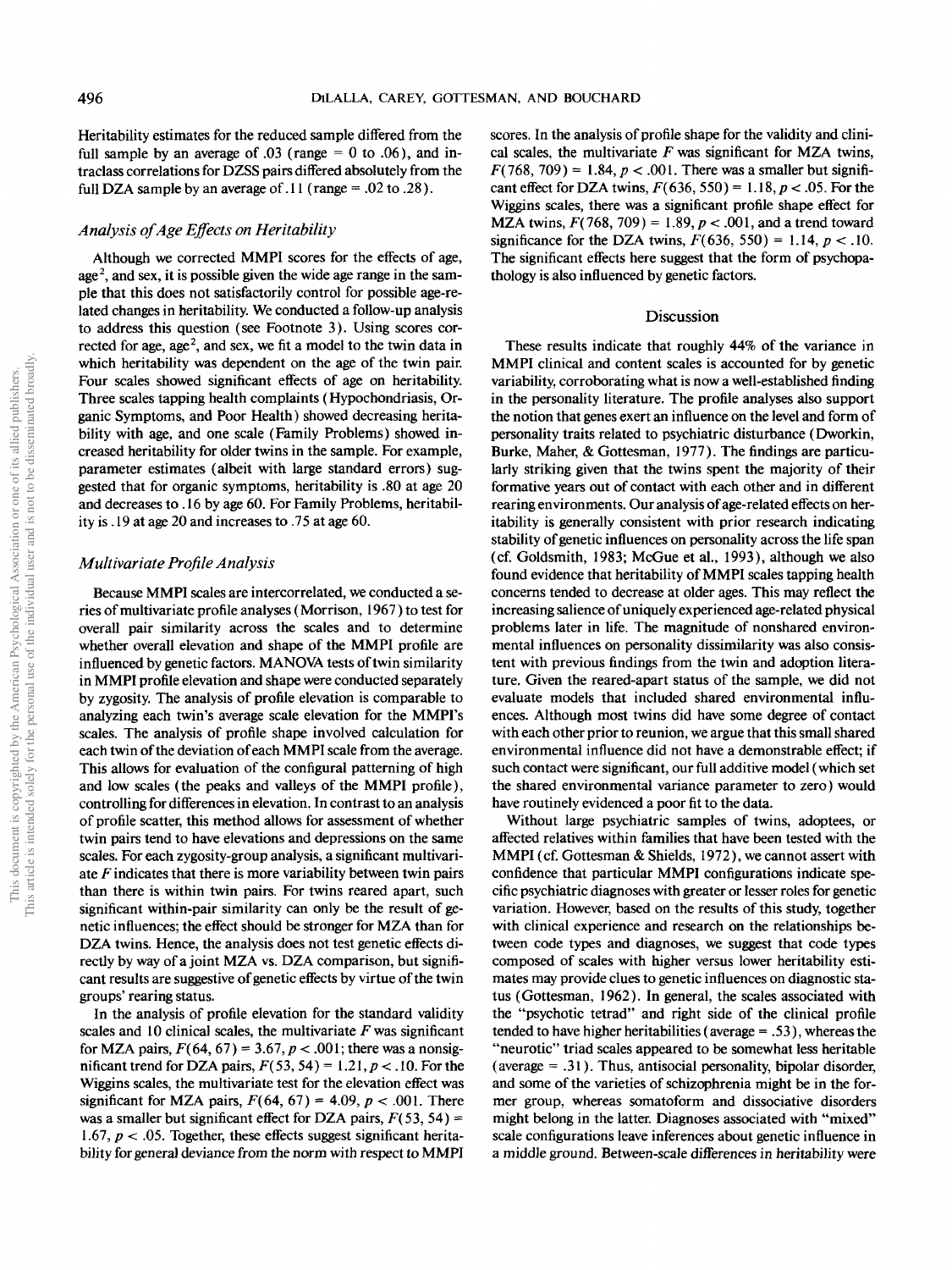not directly tested in this study. In addition, because of the influence of relatively small sample size on standard errors of heritability estimates, our interpretation of the scale patterns above should be viewed as tentative.

This sample probably precludes one relationship between psychiatric disorder and personality—that what is inherited is really the psychiatric disorder and that responses to the MMPI items are secondary to the disorder. A small sample such as this could not have ascertained a sufficient number of individuals with specific *DSM-IV(4th* ed. of the *Diagnostic and Statistical Manual of Mental Disorders;* American Psychiatric Association, 1994) disorders to produce twin resemblance on all the MMPI scales associated with these diagnoses (cf. Greene, 1988). By the same logic, our results cannot be used to justify any conclusions, pro or con, about the diagnostic validity of the MMPI or the heritability of overt psychiatric disorder (cf. Gottesman & Shields, 1972; Moldin, Gottesman, Erlenmeyer-Kimling, & Cornblatt, 1990). Hence, we stress that the results apply to heritability of scales that reflect, with varying degrees, combinations of symptom variance and personality trait variance and that are associated with psychiatric disorders.

A number of MMPI scale results invite further comment. There is an apparent discrepancy between the heritability estimates for the MMPI Depression scale ( $h^2 = .31$ ) and the Wiggins Depression scale ( $h^2 = .44$ ); however, the sample size raises concerns about whether this is a statistically reliable difference between heritability estimates for the two scales. Differential heritability, if present, could be due to differing item composition. The MMPI Depression scale was developed empirically. This method may have selected some items that do not reflect complaints specific to depression but that differentiate people in a state of depression from normals—so-called Subtle items. Indicators of depression in the Wiggins scales are concentrated in the Poor Morale and Depression scales, which tap despondency and frank depressive affect, respectively. State effects of depression, as indexed more strongly by the MMPI Depression scale, might show lower heritability because they would require both members of a pair to be depressed (or well) when completing the MMPI. But lasting traits, such as the chronic dysthymia or characterological depression that are tapped by the Wiggins scales, might show stronger genetic effects (cf. Katz & McGuffin, 1993). It is also possible that the greater homogeneity and internal consistency of the Wiggins scales compared with the MMPI clinical scales could result in relatively higher heritability estimates for the Wiggins scales because variance due to error of measurement is accounted for by the unique environmental variance component of standard biometric models.

A confound to the interpretation of our results involves potential effects of the similarity of subcultural rearing environments on within-pair similarity. Subculture differences within Western civilization can result in regional MMPI differences (e.g., Butcher & Pancheri, 1976). Such systematic differences (between Scotland and the southern United States, for example) could induce positive twin resemblance for twin pairs reared within each subculture, and this might be misinterpreted as a genetic effect. However, DZA pairs as well as MZA pairs generally tended to be reared in similar subcultures. Consequently, if subculture rearing effects are inducing within-pair similarity, DZA correlations should be higher than expected under our genetic model and the model should not fit the data. This was not the case, as evidenced by the good model fits in Tables 3 and 4. This suggests that subculture pair similarity in rearing was not sufficiently large to affect the major conclusions about heritability.

What, then, is the effect on MMPI profiles of two twins being reared in highly discrepant cultures? There are two such pairs in this sample, too few for statistical analysis but useful as case studies in profile similarities and differences. For reasons of confidentiality, specific scores and demographic information cannot be provided, but for both pairs the identical twins were reared on different continents, in cultures speaking different languages, and under radically different political systems. Absolute differences for each of the pairs on the MMPI's clinical scales were computed and averaged across the 3 validity scales and 10 clinical scales. Pair 1 had an absolute average difference of 8.5 *T-score* points; Pair 2 had an average difference of 5.1 *T*score points. For purposes of comparison, the average T-score difference for all MZA twin pairs in the sample was 8.6 points. A final point of comparison is provided by the two pairs of MZ twins with the most discrepant MMPI profiles (highest summed absolute difference across the 10 clinical scales and 3 standard validity scales). These twin pairs had averaged absolute T^score differences of 16.4 and 17.2 points on the MMPI's validity and clinical scales. The first pair of twins was later to become discordant for a major affective disorder with psychosis. The second pair of twins was discordant for a severe head injury more than 5 years prior to testing, resulting in probable rightside brain damage to the affected twin.

These case study examples are illustrative of our broader findings. Our results indicate that there are significant genetic influences on personality traits and on patterns of traits. This is manifest in similarity among identical twins reared apart, even in the face of large cultural differences. At the same time, our statistical models highlight the importance of nonshared environmental effects that contribute to personality dissimilarity. This type of effect is reflected by the "discrepant" twin pairs described above. Understanding the causal influence of such clear divergence-inducing factors, as well as more subtle ones, will provide crucial insight into important nonshared environmental contributions to personality development (Juel-Nielsen, 1965; Shields, 1962).

The present findings extend previously reported results from the MISTRA project. For all of the MMPI clinical scales and the Wiggins content scales, significant heritability was evident, with suggestions of nonadditive or epistatic genetic effects for three of the MMPI's scales. Despite being separated from each other very early in life and spending childhood and early adulthood living apart, MZ twins were strikingly similar on a variety of personality scales related to the expression of psychopathology—often as similar as previously reported MMPI findings for MZ twins reared in the same household. Pattern of MMPI scales and degree of deviation from the norm were also shown to be 'Afluenced by genetic factors. Although the MMPI was used in chis study, we expect that the findings should generally be applicable to the MMPI-2. Although caution is clearly warranted when interpreting data from a relatively small and selected sample, the results provide strong evidence for genetic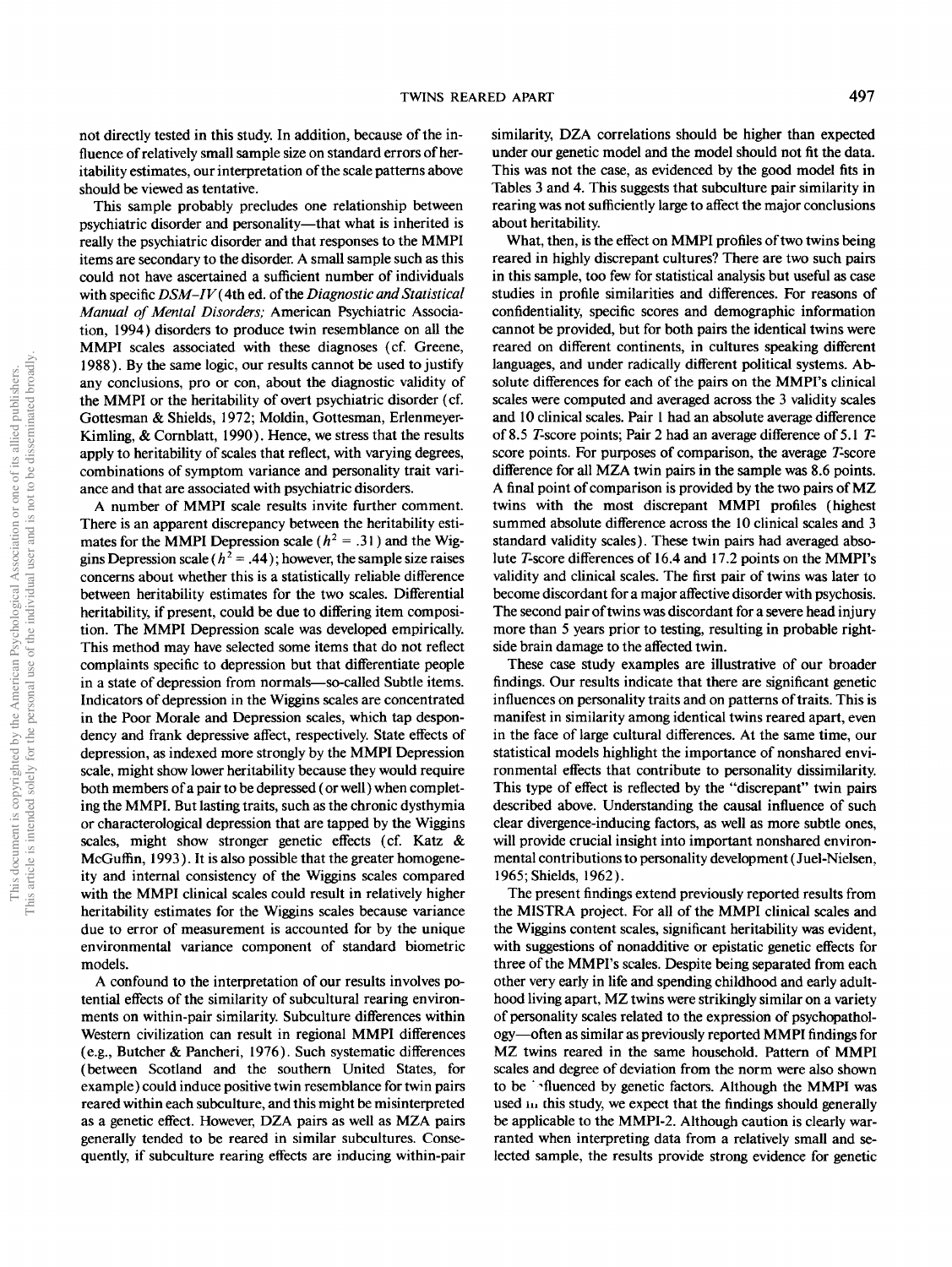influences on personality correlates of psychopathology as indexed by the most widely used self-report instrument.

#### References

- American Psychiatric Association. (1994). *Diagnostic and statistical manual of mental disorders (*4th ed.). Washington, DC: Author.
- Berenbaum, H., & Fujita, F. (1994). Schizophrenia and personality: Exploring the boundaries and connections between vulnerability and outcome. *Journal of Abnormal Psychology, 103,* 148-158.
- Berrios, G. E. (1993). European views on personality disorders: A conceptual history. *Comprehensive Psychiatry, 34,* 14-30.
- Bouchard, T. J., Jr. (1994). Genes, environment, and personality. *Science, 264,* 1700-1701.
- Bouchard, T. J., Jr., & McGue, M. (1990). Genetic and rearing environmental influences on adult personality: An analysis of adopted twins reared apart. *Journal of Personality, 58,* 263-292.
- Butcher, J. N. (1990). *Development and use of the MMPI-2 content scales.* Minneapolis: University of Minnesota Press.
- Butcher, J. N., & Pancheri, P. (1976). *A handbook of cross-cultural MMPI research.* Minneapolis: University of Minnesota Press.
- Carey, G. (1990). Davidon-Fletcher-Powell (DFP) minimizer program [Unpublished FORTRAN computer program]. Boulder: University of Colorado.
- Carey, G., & DiLalla, D. L. (1994). Personality and psychopathology: Genetic perspectives. *Journal of Abnormal Psychology, 103,* 32-43.
- Carey, G., & Gottesman, I. I. (1981). Twin and family studies of anxiety, phobic, and obsessive disorders. In D. F. Klein & E. Rabkin (Eds.), *Anxiety: New research and concepts* (pp. 117-136). New York: Raven Press.
- Carey, G., & Rice, J. (1983). Genetics and personality temperament: Simplicity or complexity? *Behavior Genetics, 13,* 43-63.
- Clark, L. A., Watson, D., & Mineka, S. (1994). Temperament, personality, and the mood and anxiety disorders. *Journal of Abnormal Psychology, 103,* 103-116.
- Cloninger, C. R. (1987). A systematic method for clinical description and classification of personality variants: A proposal. *Archives of General Psychiatry, 44,* 573-588.
- Colligan, R. C., & Offord, K. P. (1988). Contemporary norms for the Wiggins Content Scales: A 45-year update. *Journal of Clinical Psychology, 44,* 23-32.
- Colligan, R. C., Osborne, D., Swenson, W. M., & Offord, K. P. (1983). *The MMPI: A contemporary normative study.* New York: Praeger.
- Costa, P. T, Jr., & McCrae, R. R. (1990). Personality disorders and the five-factor model of personality. *Journal of Personality Disorders, 4,* 362-371.
- DiLalla, D. L., & Gottesman, I. I. (1995). Normal personality characteristics in MZ twins discordant for schizophrenia. *Journal of Abnormal Psychology, 104,* 490-499.
- DiLalla, D. L., Gottesman, 1.1., & Carey (1993). Assessment of normal personality traits in an abnormal sample: Dimensions and categories. In L. Chapman, J. Chapman, & D. Fowles (Eds.), *Progress in experimental personality and psychopathology research* (Vol. 16, pp. 137- 162). New York: Springer.
- Dworkin, R. H., Burke, B. W, Maher, B. A., & Gottesman, 1.1. (1977). Genetic influences on the organization and development of personality. *Developmental Psychology, 13,* 164-165.
- Eaves, L. J., Eysenck, H., & Martin, N. (1989). *Genes, culture, and personality.* London: Academic Press.
- Eysenck, H. J., & Eysenck, M. W. (1985). *Personality and individual differences.* New York: Plenum Press.
- Goldsmith, H. H. (1983). Genetic influences on personality from infancy to adulthood. *Child Development, 54,* 331-335.
- Goldsmith, H. H., & Gottesman, 1.1. (1977). An extension of construct

validity for personality scales using twin-based criteria. *Journal of Research in Personality, 11,* 381-397.

- Gottesman, I. I. (1962). Differential inheritance of the psychoneuroses. *Eugenics Quarterly, 9,* 223-227.
- Gottesman, I. I. (1963). Heritability of personality: A demonstration. *Psychological Monographs: General and Applied, 77,* 1-21 (Whole No. 572).
- Gottesman, 1.1., & Goldsmith, H. H. (1994). Developmental psychopathology of antisocial behavior: Inserting genes into its ontogenesis and epigenesis. In C. A. Nelson (Ed.), *Threats to optimal development: Integrating biological, psychological, and social risk factors* (pp. 69-104). Hillsdale, NJ: Erlbaum.
- Gottesman, I. I., & Shields, J. (1972). *Schizophrenia and genetics: A* twin study vantage point. New York: Academic Press.
- Gray, J. A. (1985). A whole and its parts: Behaviour, the brain, cognition and emotion. *Bulletin of the British Psychological Society, 38,* 99-112.
- Greene, R. L. (Ed.). (1988). *The MMPI: Use in specific populations.* San Antonio, TX: Grune & Stratton.
- Greene, R. L. (1991). *MMPI-2 /MMPI: An interpretive manual.* Boston: Allyn & Bacon.
- Hathaway, S. R., & McKinley, J. C. (1983). *MMPI manual (rev. ed.).* New York: Psychological Corporation.
- Heath, A. C., Cloninger, C. R., & Martin, N. G. (1994). Testing a model for the genetic structure of personality: A comparison of the personality systems of Cloninger and Eysenck. *Journal of Personality and Social Psychology, 66,* 762-775.
- Juel-Nielsen, N. (1965). Individual and environment: A psychiatricpsychological investigation of monozygous twins reared apart. *Acta Psychiatrica et Neurologica Scandinavica,* Suppl. 183.
- Katz, R., & McGuffin, P. (1993). The genetics of affective disorders. In L. Chapman, J. Chapman, & D. Fowles (Eds.), *Progress in experimental personality and psychopathology* (pp. 200-221). New York: Springer.
- Langenvainio, H., Kaprio, J., Koskenvuo, M., & Lonnqvist, J. (1984). Finnish twins reared apart. Ill: Personality factors. *Acta Geneticae Medicae et Gemellologiae, 33,* 259-264.
- Loehlin, J. (1992). *Genes and environment in personality development.* Newbery Park, CA: Sage.
- Loehlin, J. C., Horn, J. M., & Willerman, L. (1990). Heredity, environment, and personality change: Evidence from the Texas Adoption Project. *Journal of Personality, 58,* 221-243.
- Loehlin, J. C., & Nichols, R. C. (1976). *Heredity, environment, and personality: A study of 850 sets of twins.* Austin: University of Texas **Press**
- Lumry, A. E., Gottesman, I. I., & Tuason, V. B. (1982). MMPI state dependency during the course of bipolar psychosis. *Psychiatry Research, 7,* 59-67.
- Lykken, D. T. (1978). The diagnosis of zygosity in twins. *Behavior Genetics, 8,* 437-473.
- Lykken, D. T, McGue, M., Tellegen, A., & Bouchard, T. J., Jr. (1992). Emergenesis—Genetic traits that may not run in families. *American Psychologist, 47,* 1565-1577.
- McGue, M., Bacon, S., & Lykken, D. (1993). Personality stability and change in early adulthood: A behavior genetic analysis. *Developmental Psychology, 29,* 96-109.
- McGue, M., & Bouchard, T. J., Jr. (1984). Adjustment of twin data for the effects of age and sex. *Behavior Genetics, 14,* 325-343.
- Moldin, S. O., Gottesman, I. I., Erlenmeyer-Kimling, L., & Cornblatt, B. A. (1990). Replicated psychometric deviance in offspring at risk *for schizophrenia. American Journal of Psychiatry, 148,* 762-767.
- Morrison, D. F. (1967). *Multivariate statistical methods.* New York: McGraw-Hill.
- Newman, H. H,, Freeman, F. N., & Holzinger, K. J. (1937). *Twins: A*